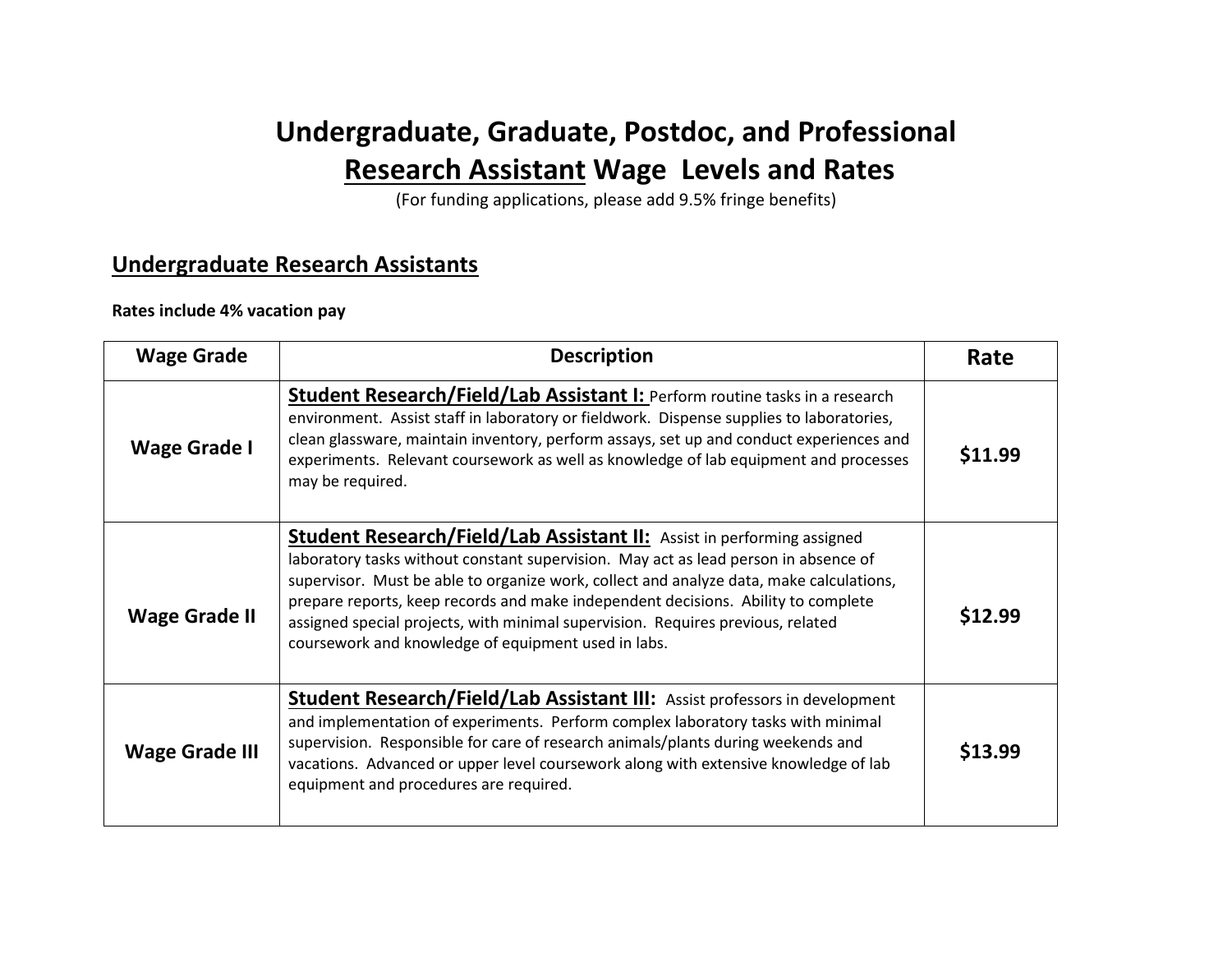| <b>Wage Grade IV</b> | <b>Student Research/Field/Lab Assistant IV:</b> Performs complex laboratory and<br>diagnostic tests with minimal supervision. Maintains records associated with<br>diagnostic/lab tests. Determines proper tests for research work. Conducts library<br>searches for information related to research problems. May assist and direct clients<br>and/or staff who require the services of the lab. Supervises other laboratory assistants.<br>Extensive and comprehensive knowledge of related course material. Experience with<br>diagnostics and laboratory procedures/equipment required | \$17.99 |
|----------------------|--------------------------------------------------------------------------------------------------------------------------------------------------------------------------------------------------------------------------------------------------------------------------------------------------------------------------------------------------------------------------------------------------------------------------------------------------------------------------------------------------------------------------------------------------------------------------------------------|---------|

## **Graduate Research Assistants**

**Rates include 4% vacation pay**

| <b>Wage Grade</b>   | <b>Description</b>                                                       | Rate    |
|---------------------|--------------------------------------------------------------------------|---------|
|                     | <b>Masters:</b> Includes duties and responsibilities related to research |         |
|                     | activities as assigned by the Principal Investigator or faculty member   |         |
| <b>Wage Grade V</b> | such as:                                                                 | \$23.00 |
|                     | review of the literature<br>$\Omega$                                     |         |
|                     | preparing questionnaires/surveys<br>$\circ$                              |         |
|                     | conducting surveys and interviews                                        |         |
|                     | working in archives                                                      |         |
|                     | compiling data                                                           |         |
|                     | preparing research meetings                                              |         |
|                     | drafting sections of reports                                             |         |
|                     | preparing drafts/sections of publications                                |         |
|                     | assisting faculty in gathering data for grants<br>$\circ$                |         |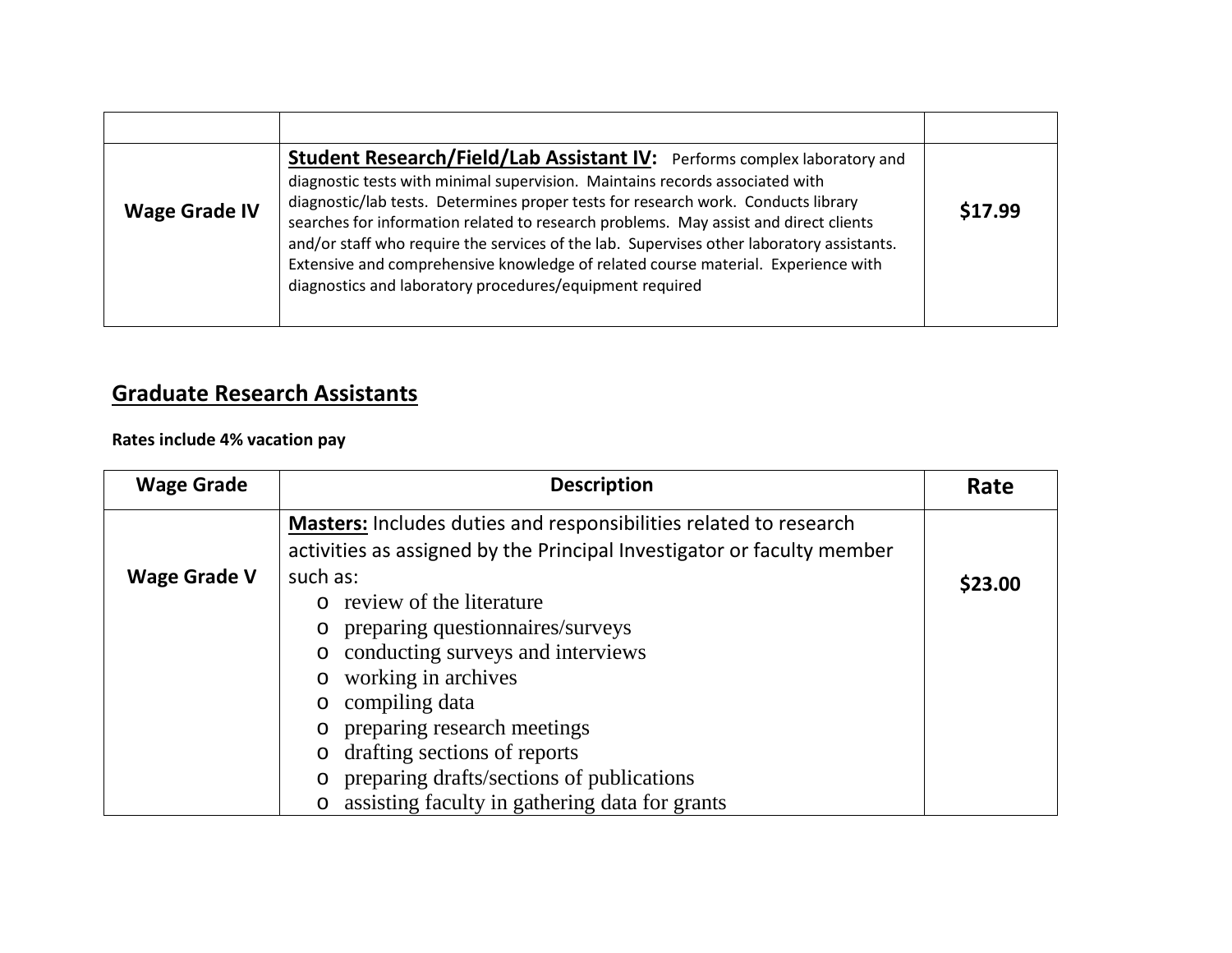|                      | o coordinating research workshop activities                               |         |
|----------------------|---------------------------------------------------------------------------|---------|
|                      | assisting students during labs or field work<br>$\circ$                   |         |
|                      | ensuring directives of the local Animal Care Committee are<br>O           |         |
|                      | followed                                                                  |         |
|                      | performing histological techniques<br>$\circ$                             |         |
|                      | disposing of used compounds and histological waste<br>$\circ$             |         |
|                      | attending lab meetings                                                    |         |
|                      | organizing and storing all chemicals in accordance with WHMIS<br>$\circ$  |         |
|                      | adhering to WHMIS guidelines<br>$\circ$                                   |         |
|                      | setup, cleanup and perform maintenance on lab equipment<br>$\circ$        |         |
|                      | feed, water and clean lab animals in accordance with national             |         |
|                      | guidelines and provincial statutes                                        |         |
|                      |                                                                           |         |
|                      | <b>Doctoral:</b> Includes duties and responsibilities related to research |         |
|                      | activities as assigned by the Principal Investigator or faculty member    |         |
|                      | such as:                                                                  |         |
| <b>Wage Grade VI</b> | o review of the literature                                                | \$28.00 |
|                      | preparing questionnaires/surveys<br>$\circ$                               |         |
|                      | conducting surveys and interviews<br>$\circ$                              |         |
|                      | working in archives<br>$\circ$                                            |         |
|                      | compiling data<br>O                                                       |         |
|                      | preparing research meetings<br>$\circ$                                    |         |
|                      | drafting sections of reports                                              |         |
|                      | preparing drafts/sections of publications<br>$\circ$                      |         |
|                      | assisting faculty in gathering data for grants<br>O                       |         |
|                      | coordinating research workshop activities<br>$\circ$                      |         |
|                      | assisting students during labs or field work<br>$\circ$                   |         |
|                      | ensuring directives of the local Animal Care Committee are<br>$\circ$     |         |